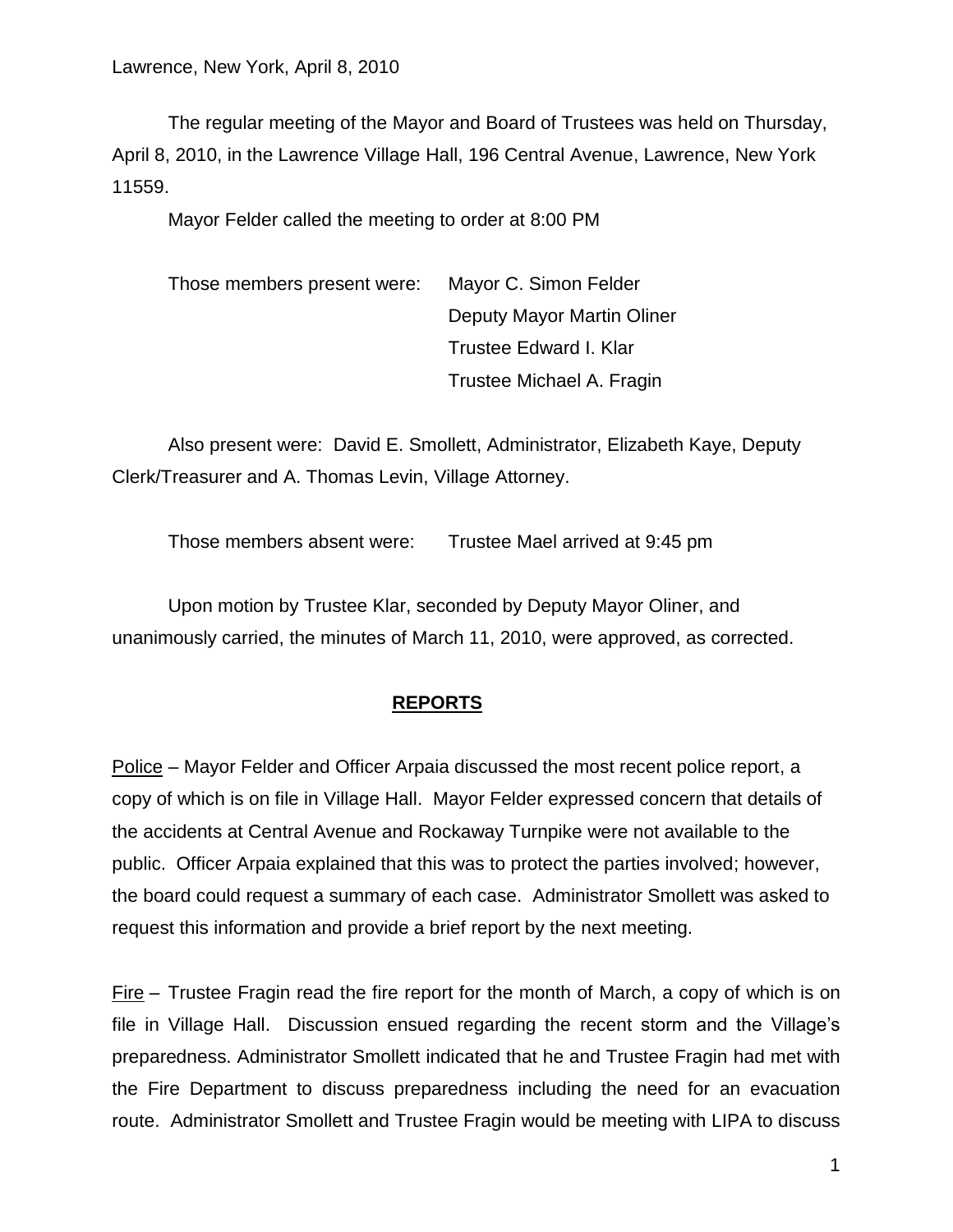improving coordination and communications during an emergency. Trustee Fragin noted that the 911 system had been out of commission during part of the storm. The board asked for suggestions on how the Village could improve its response during an emergency. Administrator Smollett was instructed to prepare a brief report for the next meeting. Trustee Klar asked about expenses incurred and insurance claims made in connection with the storm. Deputy Clerk/Treasurer indicated that she had filed a report with FEMA which would entitle the Village to reimbursement in the event an emergency is declared by the Federal Government for Nassau County. Deputy Mayor Oliner thanked Administrator Smollett and the Highway Department for their hard work during the storm. Trustee Klar thanked Administrator Smollett and Trustee Fragin for being onhand during the storm. Mayor Felder concurred. Trustee Fragin commented that the Village might want to explore establishing its own police force.

Finance - Administrator Smollett reviewed the Finance Report and noted that the Sewer Funds on-hand as of the contract date with Nassau County had been transferred to Flushing Commercial Bank. Trustee Fragin commented that the Payroll Abstract had not been submitted to the board in advance. On a motion by Deputy Mayor Oliner, seconded by Trustee Klar, Abstracts 586, 587, 60, 61 were approved. Motion carried with Deputy Mayor Oliner, Trustee Klar and Mayor Felder all voting in the affirmative and Trustee Fragin voting Nay.

Public Works - Deputy Mayor Oliner reviewed the Public Works report. Deputy Mayor Oliner acknowledged the Highway Department employees for their help during the storm.

Recreation – Trustee Klar reported that construction at the club was on schedule. Trustee Klar thanked Club Manager Frank Argento and his staff for their efforts in cleaning up after the storm.

The board addressed Item # 3 under New Business which was to accept the resignation of Frank Argento as Club Manager, effective April 25, 2010. Trustee Klar expressed his appreciation for Mr. Argento's many years of service. Deputy Mayor Oliner expressed his appreciation as well. Mr. Argento expressed his regard for the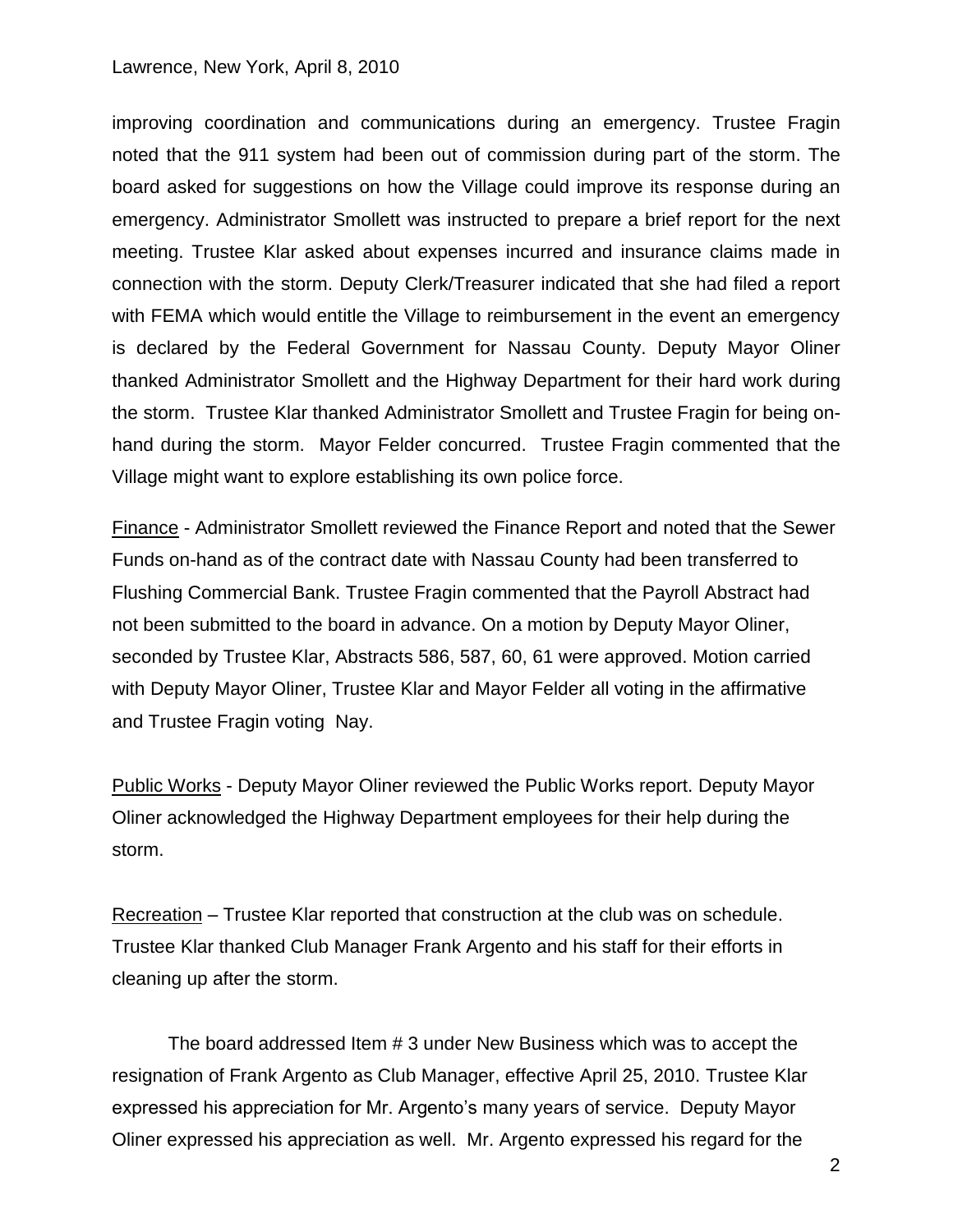board and the club membership and his pride in the club facility.

Deputy Mayor Oliner inquired about the status of open items with regard to the Club facility. Trustee Fragin asked about the status of a second kosher caterer. Trustee Klar indicated that there had not been any further progress in this regard.

A resident in attendance expressed concern with recent turn-over of high-ranking employees.

Water Pollution Control Facility – No news to report.

Sanitation – Trustee Klar reported that the Sanitation District had made a special pickup the day before Passover. Trustee Klar is continuing to work with the Sanitation District to improve recycling and regular pick-up.

Nassau County Office of Emergency Management - Mayor Felder thanked Dr. Sicklick for his work as Emergency Management liaison. Administrator Smollett reported that he and Trustee Fragin would be meeting with James Callahan of Nassau County's Office of Emergency Management. Trustee Fragin commented that the Village needs to identify those residents with special health needs so that they could receive immediate attention in an emergency. Administrator Smollett indicated that he would do a direct mailing in this regard. Deputy Mayor Oliner commented that a list of emergency response requirements should be prepared before a letter is sent out. Mayor Felder reiterated the need for an emergency evacuation route.

# OLD BUSINESS

No old business to report.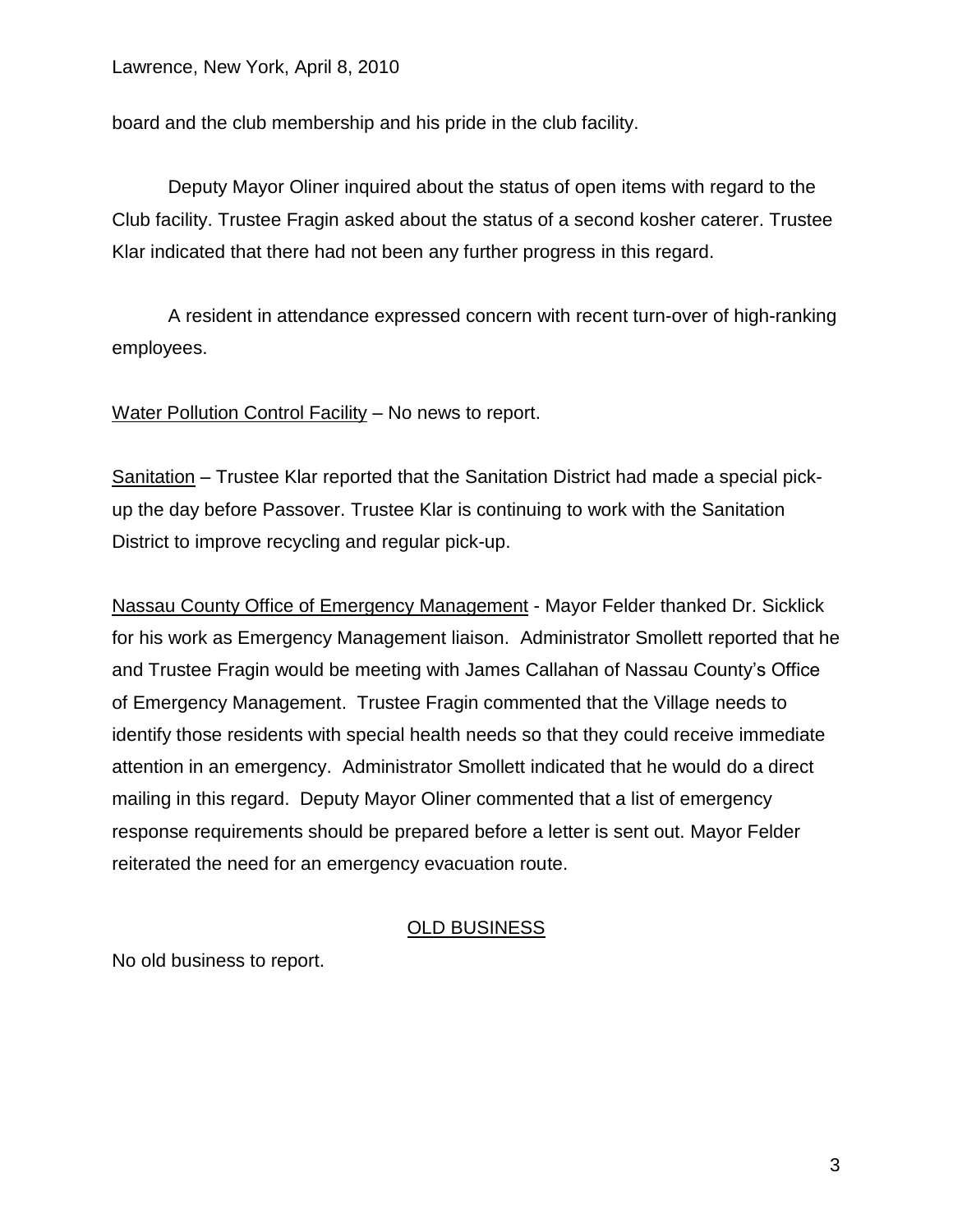### NEW BUSINESS

### (Skipped to Item#9)

Item #9 – Presentation of Proclamation for Census 2010 to Mr. John Colbert, Regional **Director** 

Mayor Felder presented Mr. John Colbert with a proclamation declaring April 1<sup>st</sup> Census 2010 Day. Mr. Colbert emphasized the importance of returning the Census questionnaire. Mayor Felder asked the Lawrence Association to encourage its members to return the questionnaire and instructed Administrator Smollett to send an email reminder to the residents as well.

Item 1 – Public Hearing on 2010-2011 Tentative Budget

Trustee Fragin made a motion which was seconded by Trustee Klar, and unanimously approved, to open the public hearing on the 2010-2011 Tentative Budget.

Administrator Smollett gave a brief report on the tentative budget noting that the Mayor and Board serve without compensation and that the proposed budget reflects no increase in the tax rate over the prior year.

There being no comment from the public, a motion was made by Trustee Klar, seconded by Deputy Mayor Oliner, and unanimously approved, to close the public hearing.

Trustee Fragin commented on the considerable size of the Fund Balance and the need to address certain capital projects. Administrator Smollett indicated that he and Deputy Mayor Oliner would be meeting to discuss road improvement projects, the cost of which would be allocated from the Fund Balance. Trustee Fragin noted that the board needed to discuss making improvements to Village Hall as well.

Upon motion by Trustee Fragin, seconded by Trustee Klar, and unanimously approved, the board voted to; adopt the 2010-2011 tentative budget as final with a tax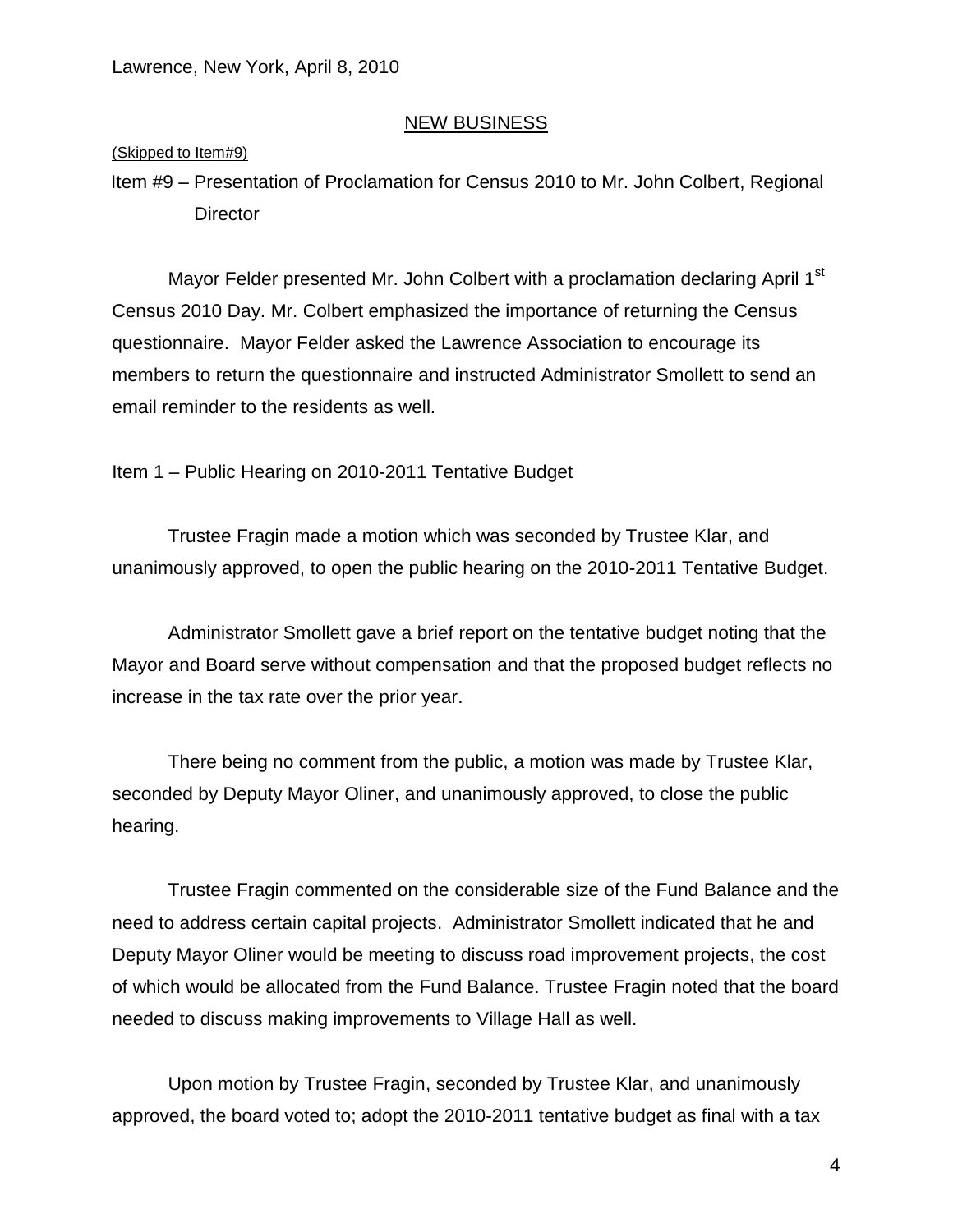rate of 70.61 per \$1,000 of assessed value; authorize the levy of taxes for the 2010- 2011 fiscal year and mailing of tax bills and authorize the Mayor to sign the tax warrant.

Ms. Kevelson, President, Lawrence Association, inquired about the need for renovations at Village Hall. Mayor Felder responded that renovations were necessary for safety reasons.

Item #2 - Sidewalk Maintenance Legislation

Village Attorney Levin spoke about the proposed legislation which would clarify the Code on residents' responsibility over sidewalk maintenance.

Trustee Fragin made a motion, which was seconded by Deputy Mayor Oliner, and unanimously approved, to schedule the public hearing for May  $13<sup>th</sup>$ , 2010 at 8:00 pm, on proposed local law 3 of 2010.

Item #3 – Resignation of Frank Argento (previously discussed)

Item #4 - Appointment of Deputy Registrar

A motion was made by Deputy Mayor Oliner, seconded by Trustee Klar, and unanimously approved, to appoint Gail Daniels as Deputy Registrar effective Monday, April  $12^{th}$ , 2010.

Item #5 - Fee Changes for Handicap Parking Tickets

Administrator Smollett discussed increasing the fines for handicap parking tickets from \$130.00 to \$150.00 which would bring the fines in line with other villages.

Trustee Fragin asked the board to consider increasing the warning period on tickets from 15 to 30 days. The board determined it needed more information on the revenue impact of such a change before it voted. The matter of handicap parking tickets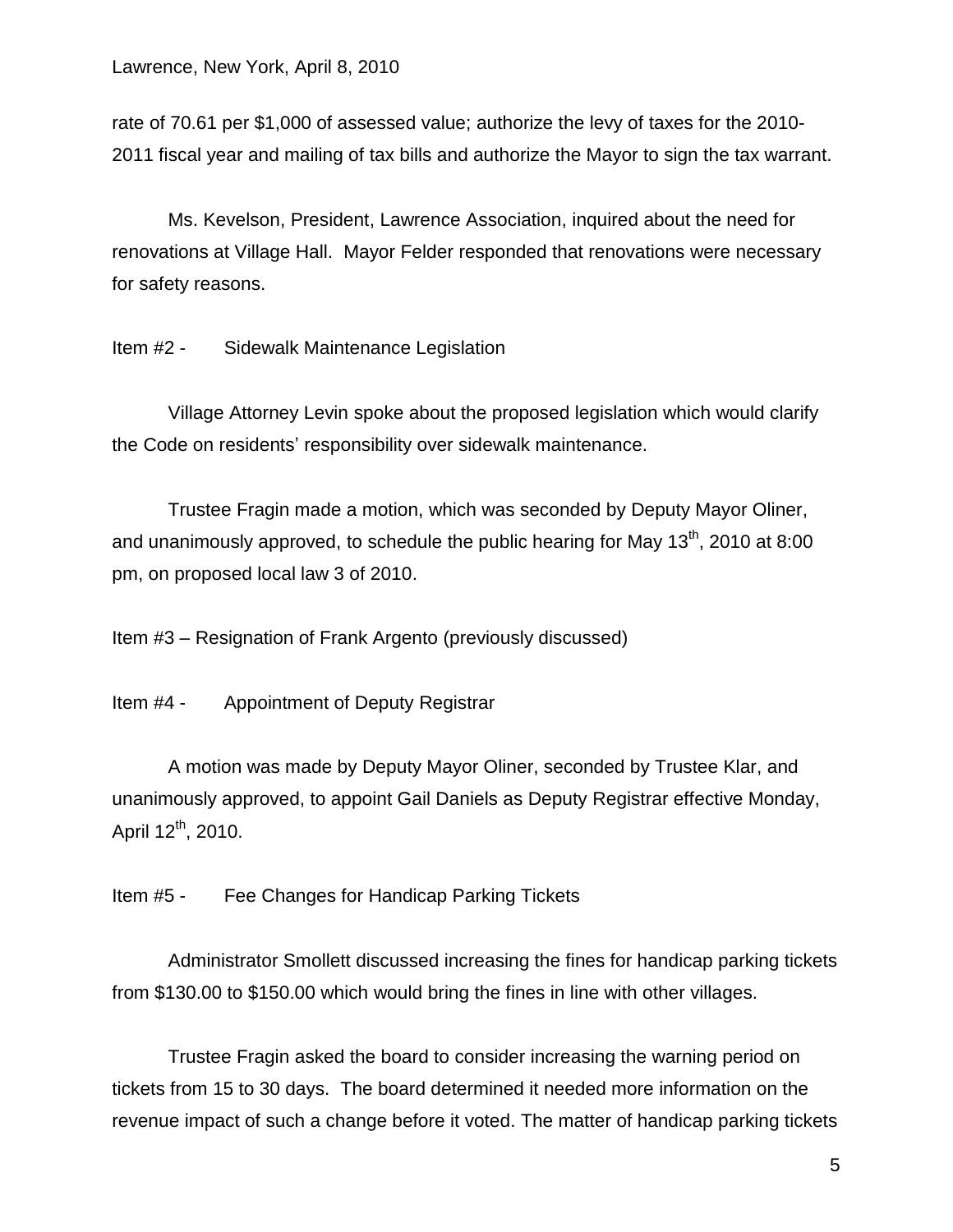was tabled pending additional information.

Item #6 - Set Public Hearing on Annual Stormwater Report

Administrator Smollett discussed the annual requirement to hold a public hearing on the Village's Annual Stormwater Report to be filed with the NYS Department of Conservation by June 1<sup>st</sup>.

Deputy Mayor Oliner made a motion, seconded by Trustee Fragin, and unanimously approved, to set the public hearing on the Annual Stormwater Report for May  $13^{th}$  at 8:00 pm.

Item #7 - Appoint Special Prosecutor

This item was adjourned to Executive Session.

Item #8 - Modify Letter of Credit /Collateralization Requirements for Village **Investments** 

*WHEREAS***,** the Incorporated Village of Lawrence adopted a Village Investment Policy, and;

*WHEREAS*, the Village Investment Policy needs to be amended to include language required by General Municipal Law Section 10 (3) (c) (ii);

**BE IT RESOLVED**, that this Board of Trustees hereby amends Section V111 of the Village Investment Policy by adding the following provision:

4. In addition to the deposit of eligible securities, the officers making a deposit may, in the case of an irrevocable letter of credit issued in favor of the local government by a federal home loan bank whose commercial paper and other unsecured short-term debt obligations are rated in the highest rating category by at least one nationally recognized statistical rating organization, accept such letter of credit payable to such local government as security for the payment of one-hundred percent (100%) of the aggregate amount of public deposits from such officers and the agreed upon interest, if any.

Moved by Trustee Fragin Seconded by Trustee Klar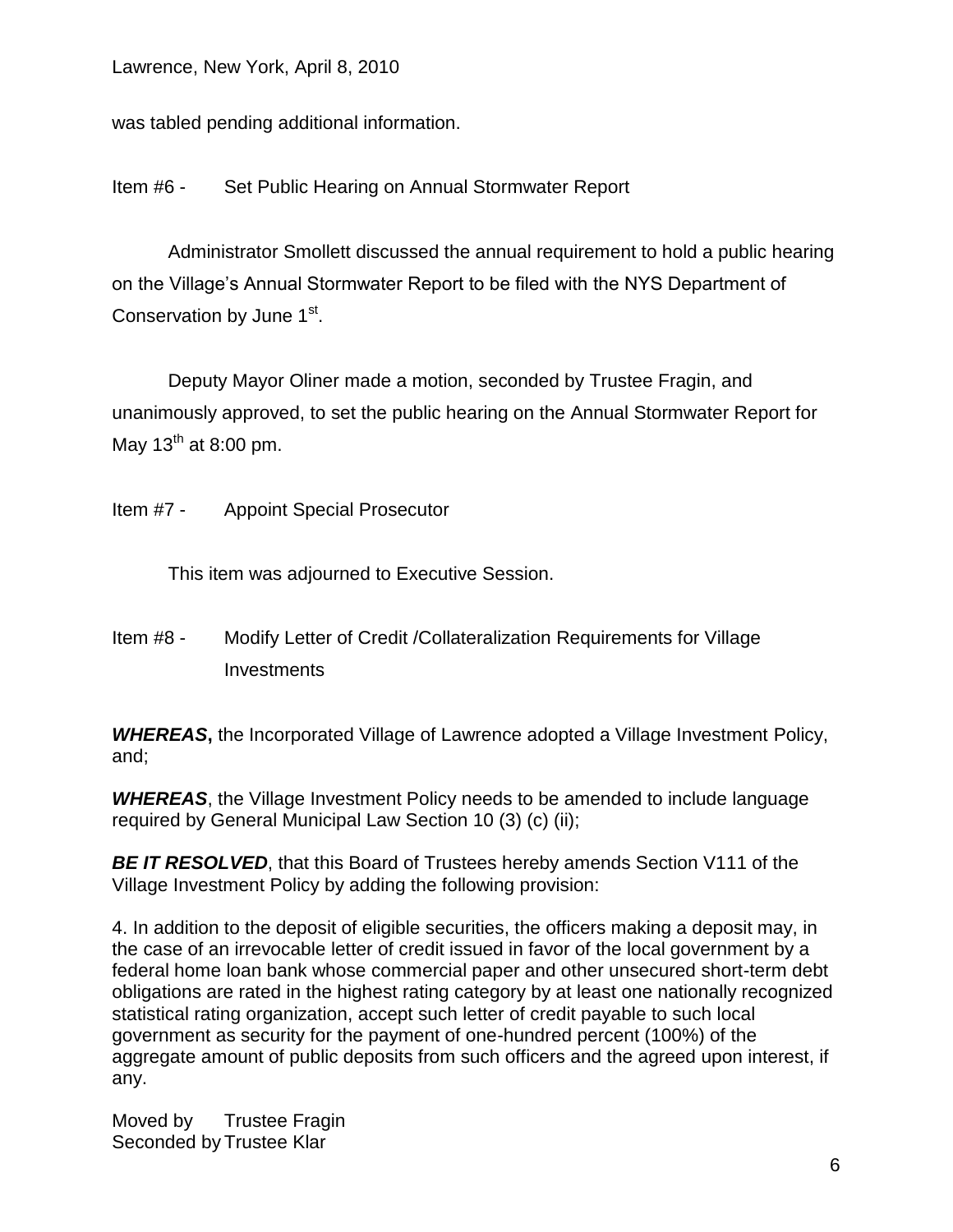AYES 4 NOES 0

Item # 9 – Presentation of Proclamation to Mr. John Colbert (previously discussed)

Item # 10 - Letter from the Lawrence Association

Ms. Kevelson, Lawrence Association President, presented a letter which addressed; the sale of property to the library, limiting Trustee term limits, televising Trustee meetings, cell phone usage at meetings. Ms. Kevelson expressed dissatisfaction that her request to be added to the agenda was not done until the evening of the meeting.

Trustee Klar asked if the subject letter had been approved by the Association's Board of Governors. Ms. Kevelson responded that it had not been approved by her board.

Discussion ensued regarding contacting the MTA's attorney directly to discuss lifting restrictions on the sale of property to the library versus relying on the library's attorney to contact the MTA.

Mr. Blass, Lawrence Association member, suggested tabling the Lawrence Association items until additional research could be done.

Trustee Mael inquired as to how items are placed on the agenda. Mayor Felder indicated that the Administrator places items on the agenda which are then reviewed with the Mayor.

There being no further business, upon motion by Deputy Mayor Oliner, seconded by Trustee Fragin, and unanimously approved, the board closed the regular meeting at 9:50 PM and moved into Executive Session.

The board reconvened into the public session at 10:15 PM.